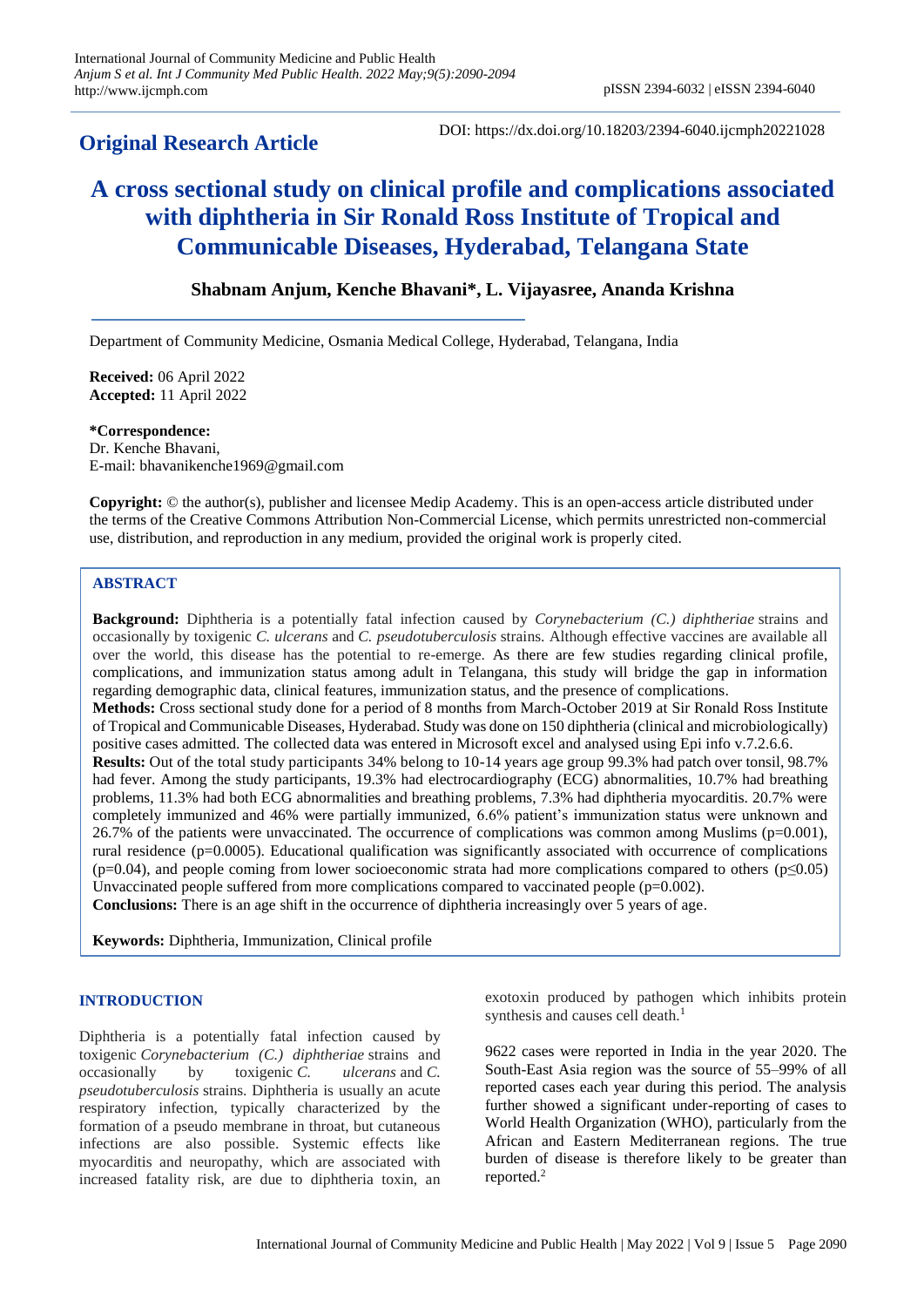After the introduction of a primary series of childhood diphtheria vaccination in a population where diphtheria is endemic, two epidemiologic stages have been described. In the first stage, disease incidence shifts from predominantly pre-school pattern to a greater proportion of cases in school-age children. In the second stage, cases are seen primarily in adolescents and young adults aged >15 years. Infection in infants younger than 6 months is rare due to the presence of maternal antibodies.<sup>3</sup>

Although effective vaccines are available all over the world, this disease has the potential to re-emerge in countries where the recommended vaccination programs are not well sustained, and increasing proportions of adults are becoming susceptible to diphtheria these days.<sup>1</sup>

As the disease is still persisting in a few states and published reports of the disease do exist in Indian literature indicating outbreaks, secular trends and a shifting epidemiology over the years.<sup>4,5</sup> There is a resurgence of Diphtheria cases with a high mortality rate which is contributed by incomplete vaccination, which stresses the need for improvement and strengthening of the immunization status of children.<sup>6</sup> As there are few studies regarding clinical profile, complications and immunization status among adult in Telangana, this study will bridge the gap in information regarding demographic data, clinical features, immunization status, and the presence of complications and the association between sociodemographic characteristics and the occurrence of diphtheria.

The objectives of the study were: to study the sociodemographic characteristics of the study population; to study the clinical profile of the study subjects; to study the association between sociodemographic characteristics and the occurrence of diphtheria complications; and also to study the association between immunization and the occurrence of diphtheria complications.

#### **METHODS**

This is a cross sectional study done for a period of 8 months from March 2019-October 2019.

#### *Study design*

The study was a cross sectional type of study.

#### *Period of study*

The period of study was for 8 months (March 2019- October 2019).

#### *Place of study*

This study was done in Sir Ronald Ross Institute of Tropical and Communicable Diseases, Hyderabad also known as Fever Hospital which treats infectious diseases like diphtheria, diarrhoea, measles, mumps, cholera, fever cases. It has separate wards for each disease. Cases from all over the state and adjoining states come over here for treatment.

#### *Study population*

The study population consisted of diphtheria (clinical and microbiologically) positive patients who were admitted.

#### *Sample size*

The size of the sample was 150.

#### *Sampling method*

Convenient sampling method was used for sampling.

#### *Inclusion criteria*

The study included: clinically proven, and microbiologically proven cases of diphtheria.

#### *Exclusion criteria*

Patients who did not give consent to participate in the study were excluded.

#### *Methodology*

Before data collection informed consent was taken from the respondents. A semi-structured questionnaire was administered and all the respondents were interviewed face to face by the researcher. Information was gathered regarding socio-demographic profile, and clinical profile from 150 participants. The collected data was entered in Microsoft excel and analysed using Epi info v.7.2.6.6.

#### *Data entry and analysis*

Microsoft excel version 2016, Epiinfo v 7.2.6.6 was used for data entry and analysis.

#### **RESULTS**

Out of the total study participants 34% belong to 10-14 years age group and 64.7% of the study population were males. Majority, 59.3% were Muslims by religion. Among the study population. 58% of the study participants were living in joint family. Majority, (92%) of the study participants were unemployed. 42% had primary education. Among the cases 39.3% belong to class IV socio-economic status according to modified Kuppuswamy classification (Table 1).

Majority 99.3% had patch over tonsil, 98.7% had fever, 88.7% had throat pain and cervical lymphadenopathy, 88% had difficulty in swallowing, 72.7% had sore throat, 48.7% had enlarged tonsils, 15.3% had swelling over neck area, 14.7% had typical bulls' neck, 7.3% had nausea and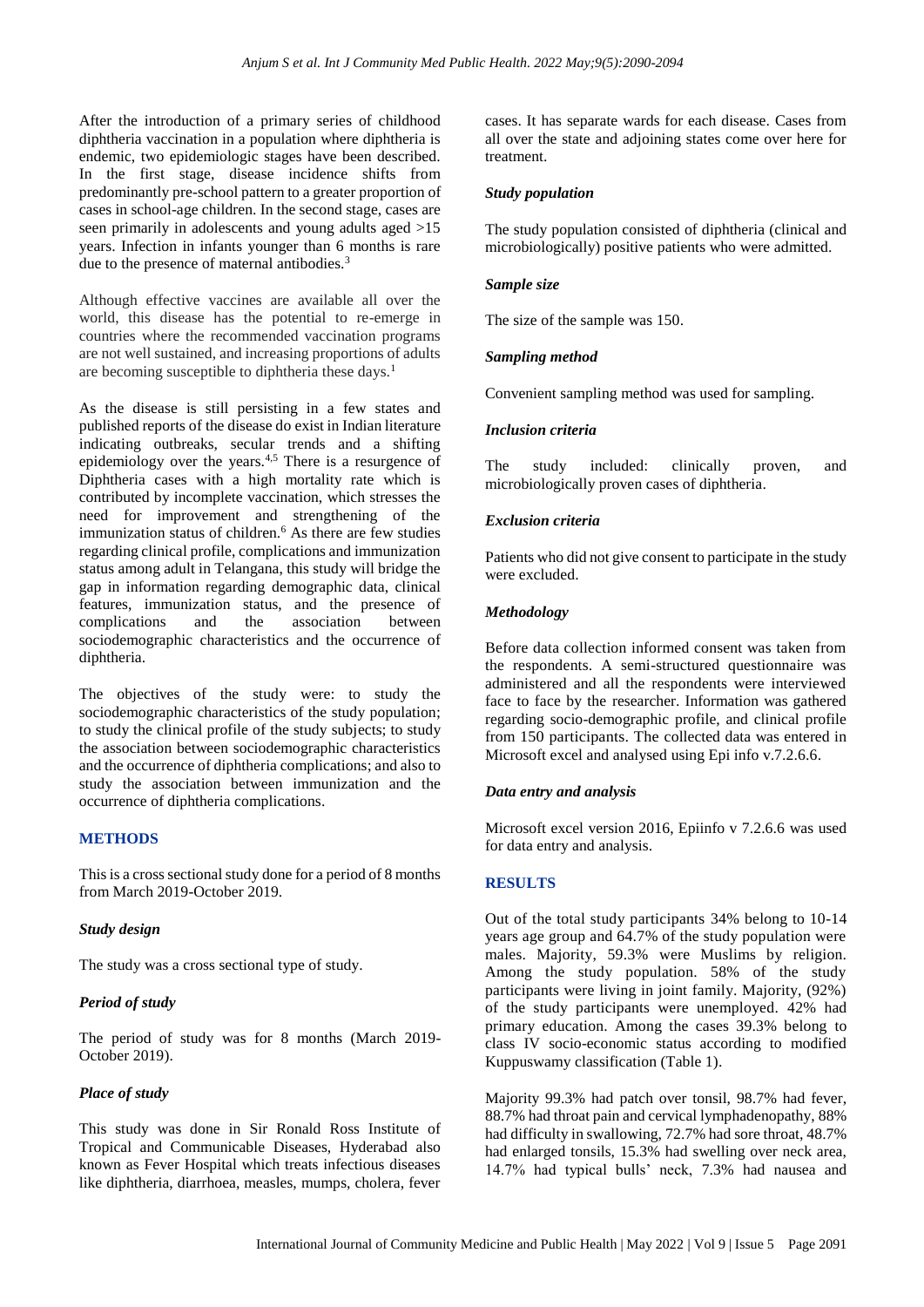vomiting, 6.7% had patch over uvula and 3% had patch over tongue, 2.7% had abdominal pain and 1.9% had hoarseness of voice (Table 2).

## **Table 1: Sociodemographic profile of study participants.**

| <b>Parameters</b>         | <b>Frequency</b><br>$\overline{(\overline{\rm N})}$ | <b>Percentage</b> |
|---------------------------|-----------------------------------------------------|-------------------|
| Age (years)               |                                                     |                   |
| $0 - 5$                   | 22                                                  | 14.7              |
| $5-9$                     | 37                                                  | 24.6              |
| $10 - 14$                 | 51                                                  | 34                |
| $15-19$                   | 20                                                  | 13.3              |
| $20 - 24$                 | 10                                                  | 6.7               |
| $25-29$                   | $\overline{7}$                                      | 4.7               |
| >30                       | 3                                                   | 2                 |
| <b>Sex</b>                |                                                     |                   |
| Females                   | 53                                                  | 35.3              |
| Males                     | 97                                                  | 64.7              |
| Religion                  |                                                     |                   |
| Hindu                     | 60                                                  | 40                |
| <b>Muslims</b>            | 89                                                  | $59.\overline{3}$ |
| Christians                | 1                                                   | 0.7               |
| <b>Education</b>          |                                                     |                   |
| Primary education         | 63                                                  | 42                |
| Secondary education       | 28                                                  | 18.7              |
| Intermediate education    | 3                                                   | $\overline{2}$    |
| Graduates                 | 1                                                   | 0.6               |
| Illiterates               | $\overline{55}$                                     | 36.7              |
| Occupation                |                                                     |                   |
| Employed                  | 12                                                  | 8                 |
| Unemployed                | 138                                                 | 92                |
| Socioeconomic class       |                                                     |                   |
| Class I                   | 13                                                  | 8.7               |
| Class <sub>II</sub>       | 15                                                  | 10                |
| Class III                 | 41                                                  | 27.3              |
| Class IV                  | $\overline{59}$                                     | 39.3              |
| Class V                   | 22                                                  | 14.7              |
| <b>Residential status</b> |                                                     |                   |
| Urban                     | 78                                                  | 52                |
| Rural                     | 72                                                  | 48                |

Among the study participants 7.3% had diphtheria myocarditis, 19.3% had ECG abnormalities, 10.7% had breathing problems, 11.3% had both ECG abnormalities and breathing problems, 3.3% had nerve palsies, 2% had albuminuria and 54% did not have any complications (Table 3). Among the study participants 20.7% were completely immunized and 46% were partially immunized, 6.6% patient's immunization status were unknown and 26.7% of the patients were unvaccinated (Table 4 and Figure 1).

Among the total study participants occurrence of complications were common among Muslims (p=0.001), rural residence (p=0.0005). Educational qualification was

significantly associated with occurrence of complications (p=0.04), and people coming from lower socioeconomic strata had more complications compared to others ( $p \leq 0.05$ ) (Table 5).

#### **Table 2: Clinical profile of diphtheria cases.**

| <b>Clinical profile</b>            | <b>Number</b> | Percentage<br>$(\%)$ |
|------------------------------------|---------------|----------------------|
| <b>Patch over tonsil</b>           | 149           | 99.3                 |
| Fever                              | 148           | 98.7                 |
| Throat pain                        | 133           | 88.7                 |
| <b>Cervical</b><br>lymphadenopathy | 133           | 88.7                 |
| <b>Difficulty in swallowing</b>    | 132           | 88                   |
| Sore throat                        | 109           | 72.7                 |
| <b>Tonsil enlarged</b>             | 73            | 48.7                 |
| <b>Swelling over neck area</b>     | 23            | 15.3                 |
| <b>Bulls</b> neck                  | 22            | 14.7                 |
| <b>Nausea and vomiting</b>         | 11            | 7.3                  |
| Patch over uvula                   | 10            | 6.7                  |
| Patch over tongue                  | 6             | 4                    |
| <b>Abdominal pain</b>              | 4             | 2.7                  |
| <b>Hoarseness of voice</b>         | 3             | 1.9                  |

#### **Table 3: Complications among diphtheria cases.**

| <b>Parameters</b>                                  | <b>Number</b> | <b>Percentage</b>           |
|----------------------------------------------------|---------------|-----------------------------|
| Diphtheria myocarditis                             | 11            | 7.3                         |
| <b>ECG</b> abnormalities                           | 29            | 19.3                        |
| <b>Breathing problems</b>                          | 16            | 10.7                        |
| <b>ECG</b> abnormalities and<br>breathing problems | 17            | 11.3                        |
| <b>Nerve palsies</b>                               | 5             | 3.3                         |
| Albuminuria                                        | 3             | $\mathcal{D}_{\mathcal{L}}$ |
| NH                                                 | 81            | 54                          |

#### **Table 4: Immunization history of diphtheria cases.**

| <b>Parameters</b>           | <b>Number</b> | <b>Percentage</b> |
|-----------------------------|---------------|-------------------|
| <b>Completely immunised</b> | 31            | 20.7              |
| <b>Partial immunization</b> | 69            | 46                |
| <b>Unknown</b>              | 10            | 6.6               |
| <b>Unvaccinated</b>         |               | 26.7              |



**Figure 1: Immunization history of diphtheria cases.**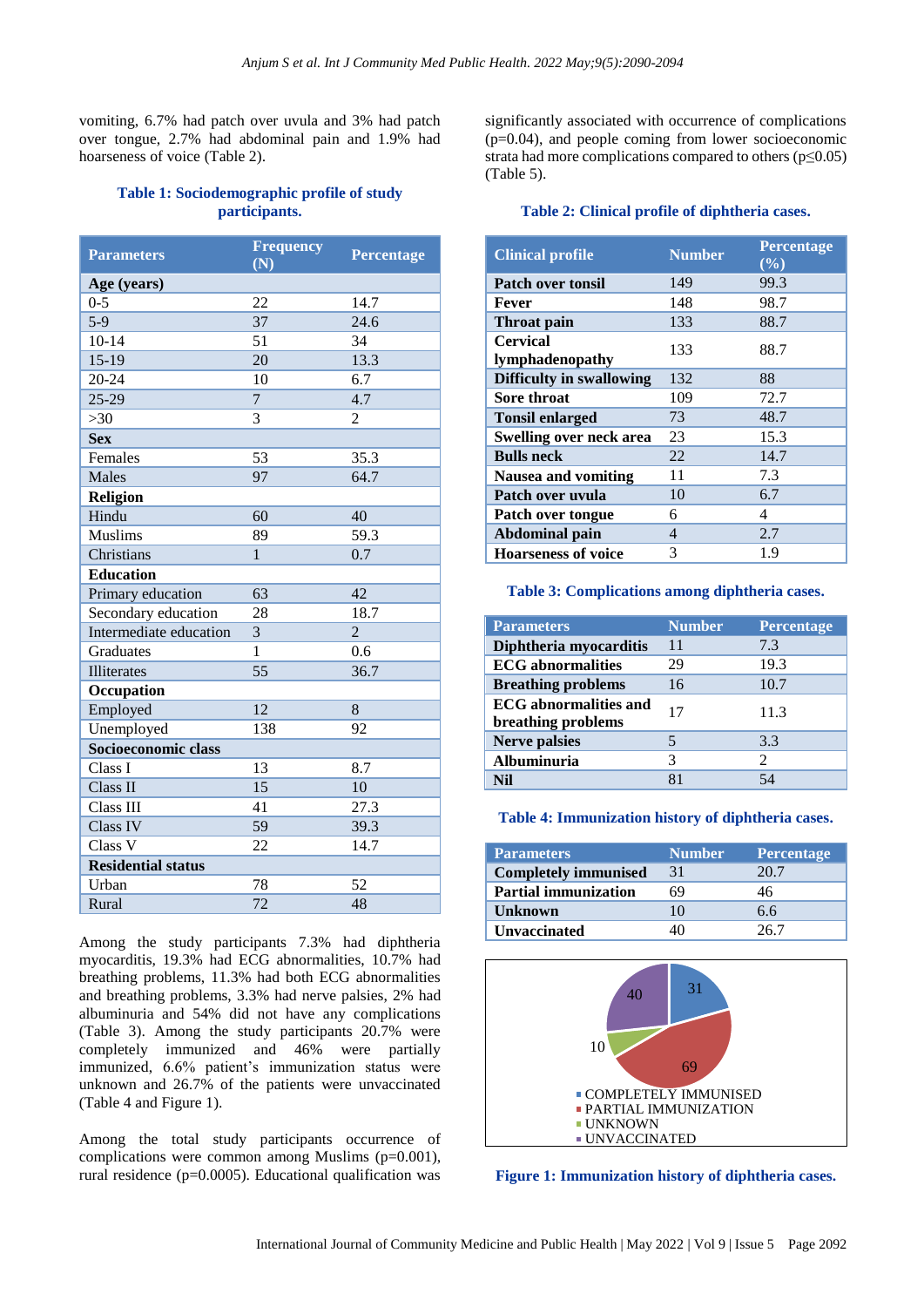| <b>Parameter</b>          | <b>With complications</b><br>$N$ (in %) | <b>Without complications</b><br>$N$ (in %) | P value |
|---------------------------|-----------------------------------------|--------------------------------------------|---------|
| <b>Religion</b>           |                                         |                                            |         |
| <b>Muslims</b>            | 45                                      | 44                                         |         |
| Hindus                    | 24                                      | 36                                         | 0.001   |
| Christians                | $\overline{0}$                          | 1                                          |         |
| <b>Residential status</b> |                                         |                                            |         |
| Rural                     | 56                                      | 16                                         | 0.0005  |
| Urban                     | 13                                      | 65                                         |         |
| <b>Employment status</b>  |                                         |                                            |         |
| Unemployed                | 61                                      | 77                                         | 0.06    |
| Employed                  |                                         | 11                                         |         |
| <b>Education</b>          |                                         |                                            |         |
| Primary education         | 61                                      | $\mathfrak{2}$                             |         |
| Secondary education       | 8                                       | 20                                         |         |
| Intermediate education    | 20                                      | 17                                         | 0.04    |
| Graduates                 | $\Omega$                                | 1                                          |         |
| Illiterates               | 35                                      | 20                                         |         |
| Socioeconomic class       |                                         |                                            |         |
| Class I                   | 4                                       | 11                                         |         |
| Class II                  | 8                                       | $\overline{7}$                             |         |
| Class III                 | 17                                      | 24                                         | < 0.05  |
| Class IV                  | 50                                      | 9                                          |         |
| Class V                   | 21                                      | $\mathbf{1}$                               |         |

**Table 5: Association between sociodemographic parameters and diphtheria.**

Unvaccinated people suffered from more complications compared to vaccinated people (p=0.002) (Table 6).

#### **Table 6: Association between immunization status and diphtheria complications.**

| <b>Immunization</b><br><b>status</b> | With<br>complica-<br>tion | <b>Without</b><br>complica-<br>tion | p<br>value |
|--------------------------------------|---------------------------|-------------------------------------|------------|
| <b>Vaccinated</b>                    | 42                        | 68                                  |            |
| <b>Unvaccinated</b>                  | 27                        | 13                                  | 0.002      |
| Total                                |                           |                                     |            |

#### **DISCUSSION**

In the present study 34% belong to 10-14 years age group which is comparable to a study done by Rajkumar et al were  $55.32\%$  were  $>5$  years.<sup>7</sup> In this study 64.7% of the study population were males which is comparable to the study done by Shetty et al where 61% of the study participants were males. $8\frac{52}{%}$  of the study participants were from urban area and 48% were from rural area whereas in a study done by Shetty 16 out of 18 cases were from rural area. 8 It may be due to urban location of the study setting in the present study.

Majority 99.3% had patch over tonsil, 98.7% had fever, 88.7% had throat pain and cervical lymphadenopathy, 88% had difficulty in swallowing, 72.7% had sore throat, 48.7% had enlarged tonsils,15.3% had swelling over neck area,

14.7% had typical bulls neck, 7.3% had nausea and vomiting, 6.7% had patch over uvula and 3% had patch over tongue, 2.7% had abdominal pain and 1.9% had hoarseness of voice which was similar to a study done by Singh et al among 34 *Corynebacterium* positive cases, fever was present in 33 (97.1%), throat pain/dysphagia in 31 (91.2%), neck swelling in 22 (64.7%), palatal palsy in 6 (17.6%), and membrane was seen in 33 (97.1%) cases.<sup>9</sup> Similar findings were seen in studies done by Shetty et al, Prakash et al in tertiary health care settings.<sup>6,8</sup>

In the present study among the study participants 7.3% had diphtheria myocarditis, 19.3% had ECG abnormalities, 10.7% had breathing problems, 11.3% had both ECG abnormalities and breathing problems, 3.3% had nerve palsies, 2% had albuminuria and 54% did not have any complications which is similar to study done by Gmapa et al where the complications observed were cardiac involvement in (18%), neurological involvement seen in  $(15\%)$ , and renal failure seen in  $(12\%)$ .<sup>10</sup>

Among the study participants 20.7% were completely immunized and 46% were partially immunized, 6.6% immunisation status were unknown and 26.7% of the patients were unvaccinated where as in a study done by Prakash et al (18.2%) were completely immunized, (9.1%) was unimmunized and (72.7%) were partially immunized.<sup>6</sup>